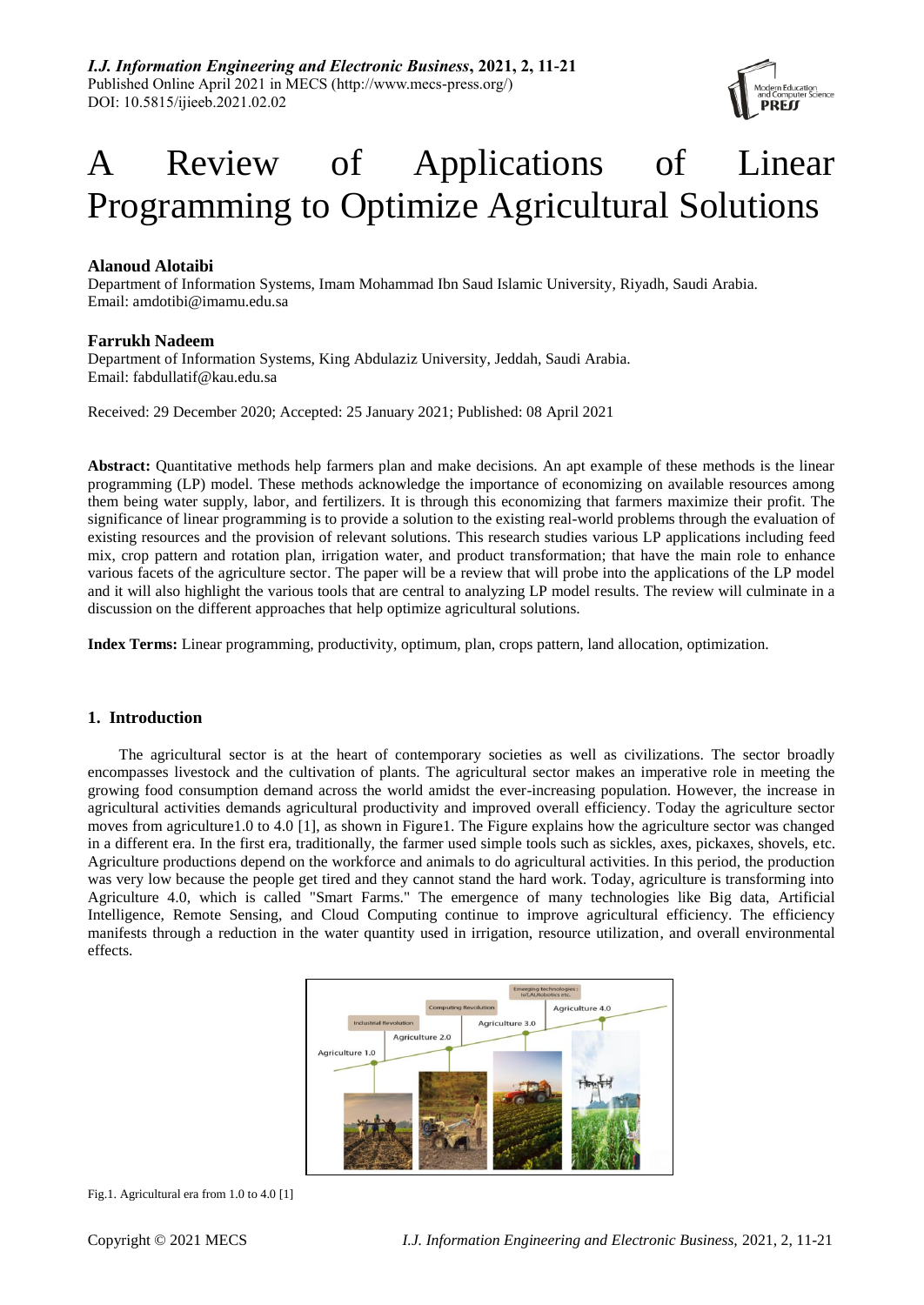Agriculture 4.0 is deemed as the next agricultural revolution due to a greater focus on precision agriculture and the Internet of Things (IoT) [2,3]. It is also an area where the farmer needs guidance about agricultural operations such as scheduling equipment for agricultural use, optimal allocation of economic, social, and developmental resources, optimizing the planting pattern, and agricultural land, etc. to maximize the incomes. For optimum agricultural production, the proper use of land, crop, soil, and water resources is necessary. Unfortunately, due to the intricacy of the agricultural sector, farmers have faced challenges in making the right decision regarding what to grow, which season, within available resources. The critical challenge is selecting the best among several activities. Subsequently, deciding for optimum selection of activities is a key issue.

Quantitative methods such as LP have a profound impact in addressing most problems faced by farmers in this era of agriculture 4.0. In this regard, Linear Programming was designed to help farmers in planning and making decisions about attaining and maximizing efficiency in production planning and resource allocation. The farmer needs to manage the available resources on the farm, such as labors, fertilizers, seeds, energy, etc. to maximize the profit. The previous researchers using LP in different aims, for example [4] helped farmers maximize profits based on proper chose the best crop at the right time and optimize land and water distributions for each of these crops. Also, [5] attempted to analyze the possibilities of increasing farm profitability by determining the optimum crop mix for crop cultivation under the following constraints: total area, intercropped area, and investment amount. Therefore, production maximization does not guarantee profit maximization. Therefore, it is apparent that linear programming methods have a significant role in optimizing the production planning of crops under a set of constraints set by farmers.

However, due to the lack of survey paper on LP's applications in agriculture's topics, this review will investigate the applications of the LP model in the agriculture sector in different areas. Below, we summarize our major objectives:

- We outline the various available tools that are central to analyzing the LP model's results and get useful insight that helps in making the right decisions.
- We demonstrate the six of the most common applications that have used LP to improve production, optimize resource allocations, and increase profits.
- We not only investigate the set of previous work but also present a summary of the insights behind each LP application and the model that was used to solve a certain problem.
- We particularly focus in this review on optimizing planting patterns, agricultural land, and resource allocation among others.

## **2. Research Methods**

Researchers have been using LP to solve the main problems related to production, and resource allocations in the different applications as shown in figure 3. This paper aims to show the main objectives that discuss before through the following various sections. The first section will shed more light on the concept of linear programming and the subsequent section will expound on the different tools that make up the LP model. The next section will cover the applications of the linear programming model and this will be followed by a discussion on the main findings. The last section will be a conclusion that sums up the main points.

#### **3. Linear Programming Model**

The Linear Programming model is a technique that studies the maximum or minimum linear objective function under several restrictions to get optimum solutions. Initially, LP was applied to solve problems relating to the military and industrial sectors. Today, the model is widely applied to extensive financial, marketing, manufacturing and agricultural problems. In Finance, LP was used to identify capital budget, asset allocation, financial planning, etc. While marketing sector used LP to solve the problem related to marketing research and media selection. Also, LP was used to solve a problem related to the manufacturing sector for product mix problem, production, and scheduling. Similarly, the model was applied in the agricultural sector to optimize crop patterns as well as resource allocations (water, land, fertilizers, etc.).

LP is not a new concept because it was prevalent decades ago. It was developed before World War II by a Soviet mathematician A. N. Kolmogorov [6]. In 1945, Stigler developed the first application of LP in the field known today as "diet problems" [6]. With the significant advancement in this field, Waugh [7] introduced LP to determine the cheapest feeding and livestock rations combinations. In 1947, George D. Dantzig was the LP creator, released his first research works after World War II, just four years before Waugh's publication [8]. He worked on planning strategies after the World War for the US Air Force and formulated linear programming with inequalities to solve manufacturing and economic problems[6]. The problem he encountered was a large number of feasible solutions were presented because Dantzig formulated LP without adding an objective function [6]. Then he adds it to the structure of LP and then developed the simplex method to solve the problems.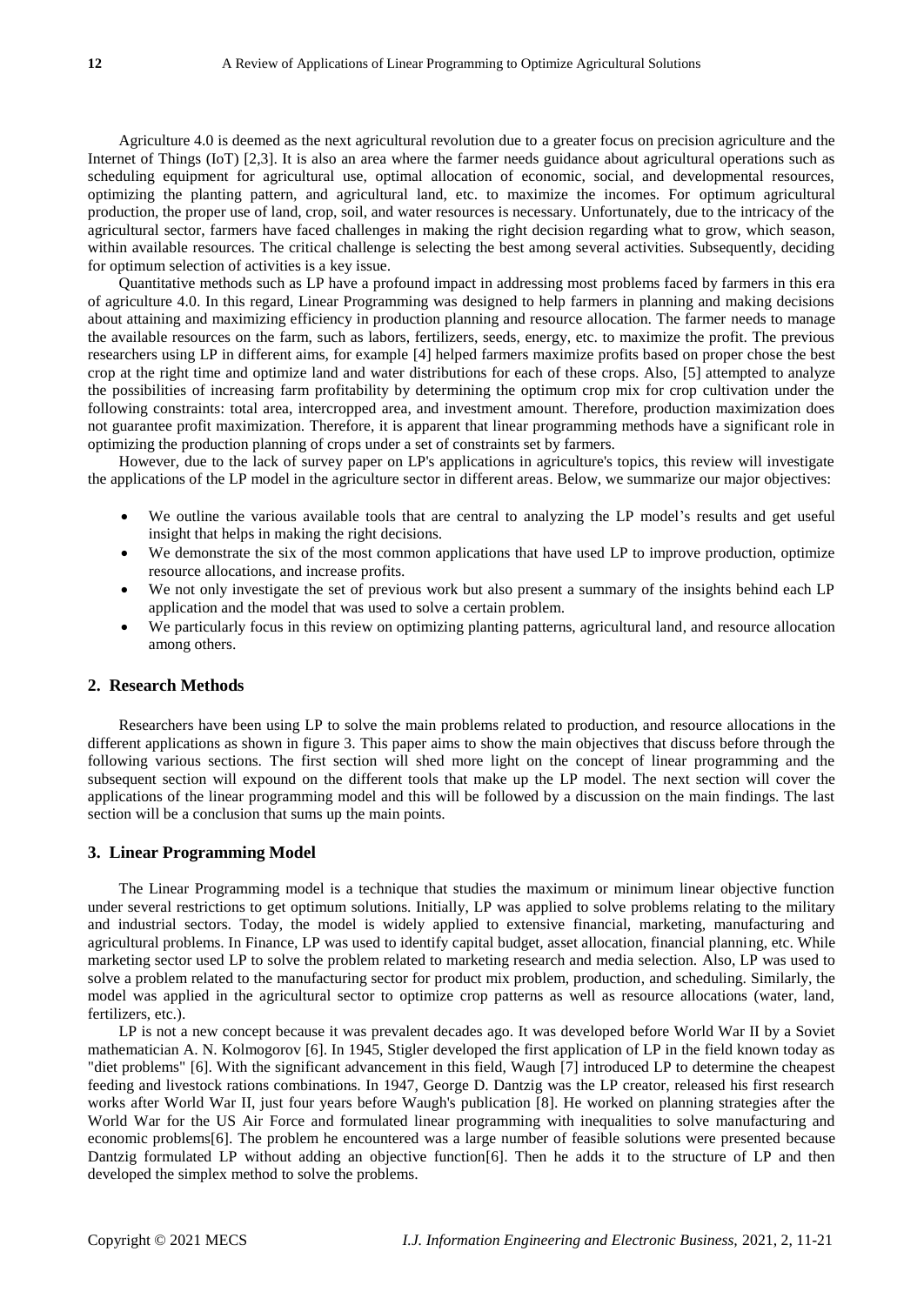Before the linear programming model, farmers had to rely on traditional methods that involved trial and error and past experiments to solve any problem they faced, such as committing resources on available lands. Today, computing changes traditional methods by modeling the most real-world problems as linear programming problems and finding optimal solutions. Thus, farmers can use the LP model quickly and easily way to make the right decisions rather than traditional methods. For example,[9] used an LP model for allocating agriculture resources. They made a comparison between LP solutions and traditional solutions. They got a higher solution when they utilized the LP model. On the other hand, linear programming does not always guarantee optimal solutions, but there are feasible solutions. For example, [10] evolved an optimum land allocation plan to improve farm productivity under different winter crops using the simplex method of linear programming. He observed that the existing solution was the least profitable. Eventually, he got a different solution where he obtained Rs. 103340.82, which is 1.785 times greater than the previous net profit if the total land is 8.25 ha and lentils crop is planted there. The production's the planning of crops not only one application of LP, but there are various real-world problems related to different applications the can be formulated as LP such as feed mix problem, crop rotation plan, water, and land allocation, agriculture product transformation, and amount of fertilizers and so. These problems can be resolved through the LP model and this is why the model is crucial.

#### *A. Uses of LP model*

The model is applicable in identifying the optimal solution for selecting or combining agricultural projects to maximize income or reduce costs within available resources. It's an alternative method to the traditional way, which is "trial and error" that farmers were suffering from using it [11]. There are three main reasons for using the LP model to solve most problems that happen in the farms and these are:

- 1. Increasing profitability of small farmers' crop production and help them fulfill production requirements for food crops, and encourage them to use environmental resources[12].
- 2. Used to optimize profit, to examine whether or not profit increased after implementing the model [5], [10].
- 3. Many researchers [13]–[15] have been using the LP model's types, such as the fuzzy goal programming, to solve their problems in the farm field, where ambiguity and vagueness affect decision-making.

#### *B. Formulating LP model*

This study is premised on optimization by applying the LP model, which is a mathematical method of solving problems involving the quantity to be optimized (maximized or minimized) when certain constraints are added to that quantity. This section discusses the overview of the LP method. It is considered to be the most popular technique in operational research for models with objectives and constraints that are all linear functions. It consists of three basic components: decision variables that will determine the objective (goal) function, maximization or minimization, and constraints that the solution must satisfy. The objective function is a mathematical expression that combines the decision variables and their coefficients to achieve the optimum solution. The result of an LP problem represent by maximum or minimum value in the linear equation  $f$ :

$$
f = c_1 x_1 + \dots + c_n x_n \tag{1}
$$

The constraints represent limits in the model related to available resources. Note that it is possible to express the constraints as equations (=) or inequalities ( $\geq$  or  $\leq$ ), but there are ambiguous problems when using strict inequalities such as">" or "< "[16].

In addition, the nonnegativity restrictions  $X_1 \ge 0$ ,  $X_2 \ge 0$  will add it with the constraints because the negative values of physical quantities are unattainable. The nonnegativity restrictions mean that we are always working in the first (or northeast) quadrant of a graph, as shown in Figure 2. The solution must be identified for linear inequalities (that is, find the values of variables  $x_i$  that fulfill all the constraints simultaneously). Then substitute the values of these variables in the objective function *f* to find a corner point that presents as an intersect of two lines. All corner points are related to the solution space. Solution space is a shaded area that satisfies all constraints and indicates that all points in this area are a candidate to be an optimal solution, as shown in figure 2. For example, in figure 2, the feasible solution set is represented by x<sub>i</sub> (blue lines). In contrast, the yellow line represents the objective function, which results in K's maximum value that satisfies all constraints at the corner of the solution space. All points in the dark yellow line are proposed to be optimal solutions because they give the highest cost for the problem.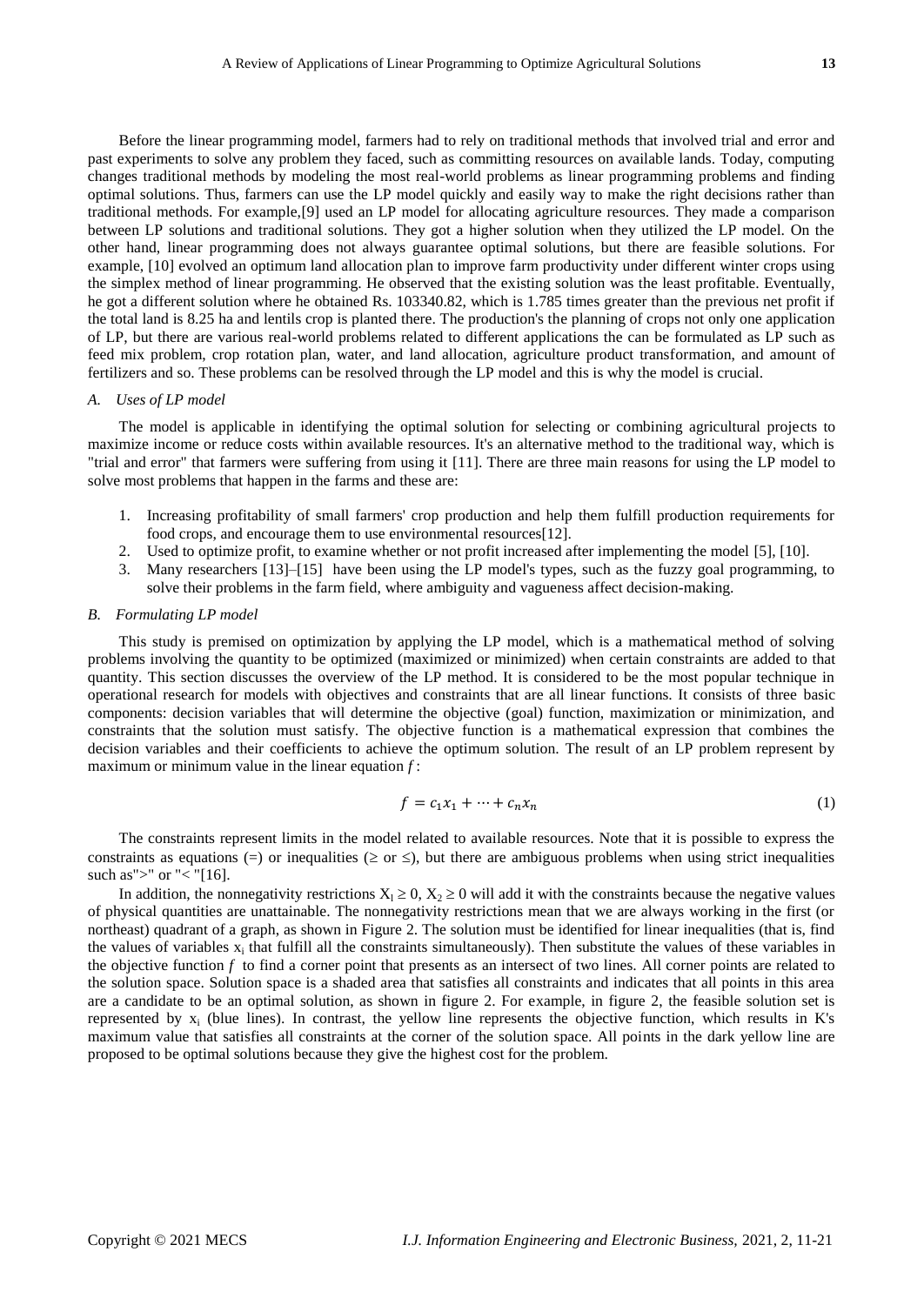

Fig.2. Calculating Optimal Solution of Linear Programming

During World War II, George D. Dantzig came up with an approach for solving linear programming. This was part of his research where he developed the simplex algorithm to solve problems in the real world. The simplex algorithm is the classical approach to solving linear programming optimization problems. It's an algorithm for finding a maximal or minimal value of function within a set of constraints. The challenge in achieving the initial feasible solution is challenging for LP models with  $\geq$  or = type constraints because they lack original viability. In some cases, there is a need to combine LP with another approach for optimizing agriculture problems; for example, multi-goal programming (MGP), goal programming (GP), multi-objective programming (MOP), or weighted goal programming (WGP) can be working with LP to solve problems that have more than one goal. Also, the Fuzzy goal programming (FGP) approach can handle data with fuzzy objectives and constraints.

## **4. Linear Programming Tools**

The LP model is made up of different tools that are essential in the optimization of linear programming models. These include software like LINDO, LINGO, and TORA can be mentioned. Below are some popular software used to optimize solutions in LP problems.

## **Excel Solver**

Microsoft Excel has powerful functions as a quantitative analysis tool. It can provide a simple Solver function for identified feasible and optimum solutions. [6] explained the steps of how adding the Add-Ins solver function in MS Excel with a detailed description. The Solver is often referred to as the what-if analysis method [17]. Many researchers used MS-Excel to solve most optimization problems easily and quickly. For example, [17] provided a model for controlling uncertainty in agriculture income by Fuzzy Multi-objective Linear Programming (FMOLP) model that solves it very simply using the Solver tool in MS-Excel.

# **AMPL**

AMPL (A Mathematical Programming Language) is used to solve mathematical models to optimize the model efficiently. It can solve models with many variables and constraints [18]. Other research[19] used AMPL to solve the vegetables' delivery problem to the point of sale within a short period. Also, [20] solved the problem of production and distribution of agricultural products by using AMPL with MINOS[20].

# **Other Tools**

There are other tools used to solve the LP problem. For example,[21] used Python 2.7 and PyCharm as a code editor for creating an analytical program to maximize the revenue of the farm depending on the farmers' decisions during the plantation season. Other researchers [20, 21] evaluated their solutions by using LINGO software. The major benefit of LINGO is its ability to formulate and analyzes big problems[18].

We can say that all previous tools can solve problems quickly and efficiently on formulating equations and solve problems. With linear programming models, these tools are essential in the optimization problems, and identify the optimal solutions helps to get valuable insight that enhances the decision-making process.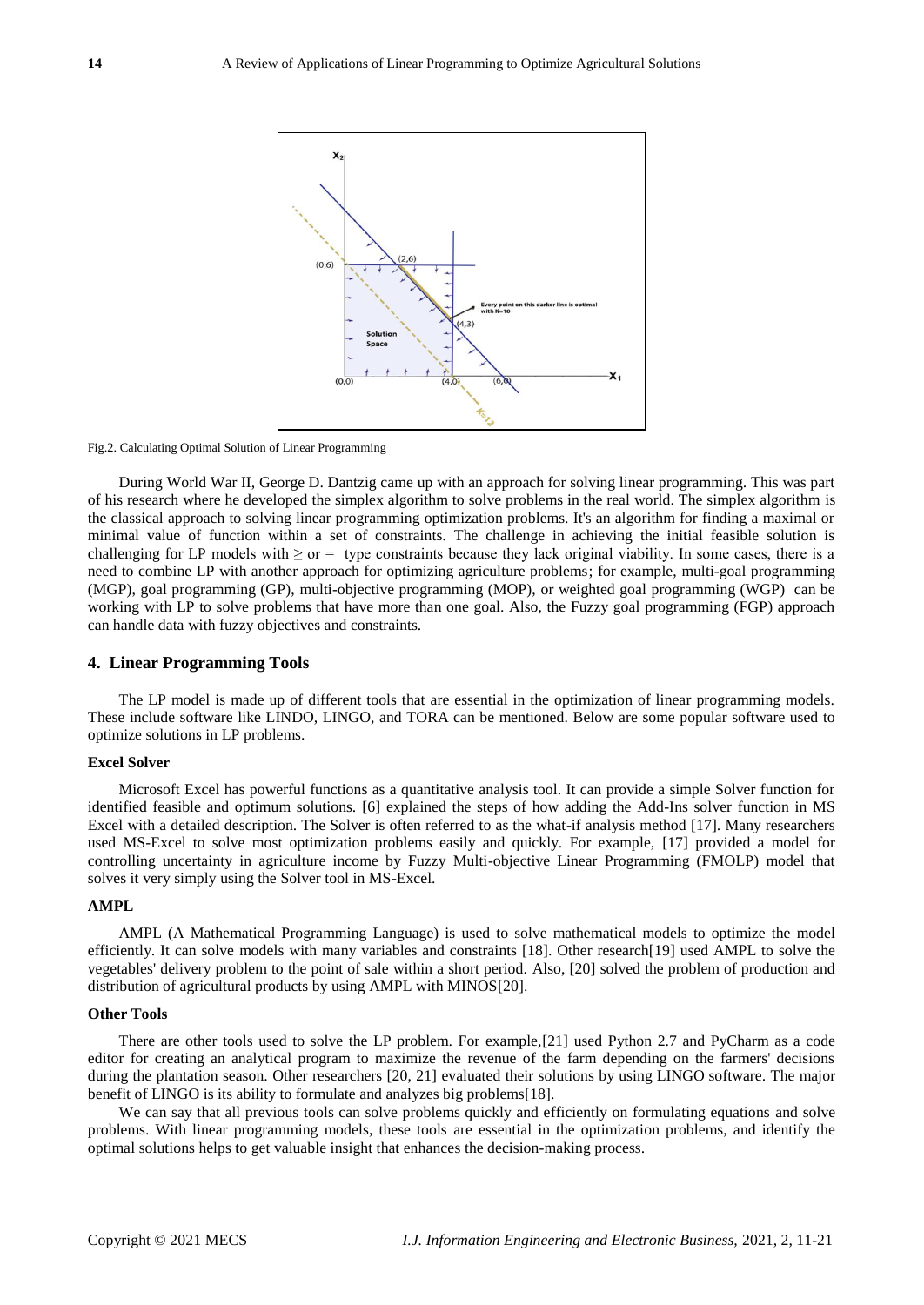## **5. Solving Agricultural Problems by Applying Linear Programming**

In most agriculture planning problems, LP was used in different subjects, such as allocation of limited resources, including acreage of the land, availability of the water and labor, granted capital, etc. that aims to maximize the net income [24]. It evaluates the existing resources and then gives appropriate solutions based on quantitative analysis. In general, there are a wide variety of applications of LP in agriculture. Figure 3 illustrates most of the use of linear programming in agriculture. The following subsections describe the applications of LP in detail.



Fig.3. Applications of Linear Programming in Agriculture

#### *A. Feed Mix Problem*

The feed is one of the important variables in assessing the efficient production of livestock. The feed mix problem aims to identify the content of the feed mix by mixing in particular proportions of raw material with different contents [25]. The required quality properties and minimum costs should be determined to get the ideal feed mix. The LP model is the most common approach to solve the feed mix problem. Generally, the feed mix was used to increase the nutrient amount and weight gain, and livestock yield [26]. LP model formulates feed mixes to have a minimum cost to satisfy energy and nutritional requirements needs. The objective function of LP often focuses on minimizing the overall price of livestock feed, according to the limits of feed sources in each area or season. Many researchers used LP to optimize the feed mix cost based on livestock requirements[23, 24]. They suggested using other methods besides LP, such as GP, MOP, or MGP, to solve feed mix problems with more than one goal that should be optimized. The mixed-integer linear programming (MILP) model is another approach to help farmers decide the additional raw materials that were added to the mixture and achieve minimum costs among the mix's various components [25]. The worst standard deviation between all results of this model reached 0.294. So, this method can give a consistent optimum result.

Diet-mixing of nutritional needs is also another area in which the model depends on multiple feed mixes to achieve an optimum feed mixture, taking into account the animals' nutritional requirements. [26] added the organic factor into the feed mix problem with two additional constraints: the availability of organic materials and organic food in the feed. These two constraints were added to solve on feed mix problem. The findings show that the ideal feed is selected to meet nutrient requirements and the organic ratio of feed and reduce total cost and organic raw material [27] build a model for minimizing costs and water content and seeking the optimum values for the best minimum water content values at various livestock levels to optimize the ration shelf life.

#### *B. Optimizing Crops Pattern*

Today due to an increasing population, land, and water resources become limited. But when providing irrigation facilities, the crop pattern in any agricultural region will increase. LP can help in determining the optimal crop pattern and production-planning pattern for food crops. This result will maximize the profits of the farmers' companies. [22] used the LP tool to represent the crop combinations' optimal value based on the proposed two approaches. The first approach is the land used for peas and wheat and livestock [22]. The second one is for mustard, grams, wheat, and pigs [22]. The results showed a 68 percent in farm 1; and 16.5 percent in farm 2; this means using LP affects returns that are rising in the farm. They concluded that livestock decreases production costs by providing natural fertilizers and improving soil fertility. [28] used the LP method, which is one way of optimizing the farms' productivity and providing a model for determining the appropriate crop combination to optimize benefit under a fixed limitation. The problem has benefited the farmer of 15,6499 Rs when plant peas instead of a mix of wheat, grape, and mustard.

The authors in [29] used LP to identify the optimum cropping pattern to give the region a maximum sales volume. The model is subject to various limitations, including water supply and the self-sufficiency of the crops, and land area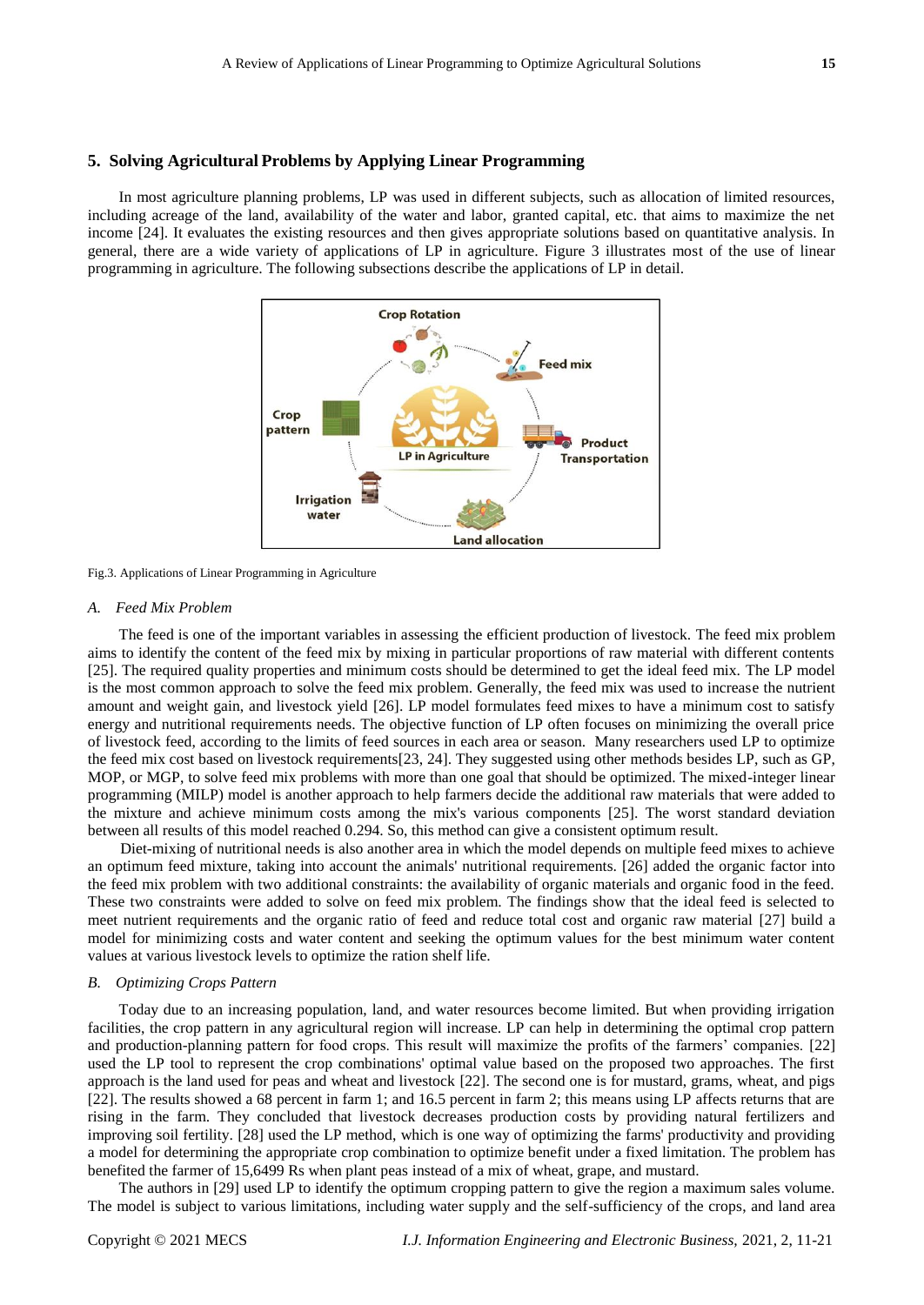restrictions for multiple crops during the different seasons of the year. The optimal outcome was compared with the existing one and resulted that the total net return after optimization reached 39,683 while it was 37,374 before the optimization. Crop mix is one of the planting schemes involving the simultaneous cultivation of more than one crop at the same time or season[30]. It is one of the problems that farmers can face who always ask themselves: which crops to plant when planted, and how much to plants. [30] proposed an LP-based model to maximize total revenue based on some restrictions such as cultivated land, available resources, and fixed budget.

#### *C. Crop Rotation Plan*

Crop rotation is a pattern where plants are planted on the same land [31]. Many constraints can affect the cropping plan, such as the weather and market. These constraints impact the planting during the seasons in a year and then affect the farm's productivity. LP identifies the appropriate plan to identify crop rotation patterns to achieve the optimum goal. In addition, LP is used to increase the volume of productivity, incomes, and effective use of existing resources. For example, [32] used LP to achieve the highest volume of productivity for the Al- Rasheed-Hamorabi farm in Baghdad by following the correct existing capital strategy use of available resources, including implementation of agricultural rotation to sustain soil fertility. He compared the income produced by the actual agricultural plan based on the previous information collected from 2015 to 2016 and derived the plan with LP's help. He found that net income was 4837145 thousand dinars in the actual plan, and increased to be 7930167.2 thousand dinars. The analysis is done on the same farm and seasons, and the farm gets a much higher income increased by 3093023 thousand dinars with fewer resources than the actual plan. The best plans, therefore, gave him higher revenue with limited resources.

In some cases, especially when the farm has more than one goal, the LP not enough alone to get a higher income, so a mix of LP with weighted goal programming (WGP) gives better results. Several researchers developed a model based on a mix of LP with weighted goal programming (WGP) to generate higher average income and lower costs per crop rotation and solve some problems [31, 32]. They mentioned the main issues that the model can handle, which are: crop strategy that is used need for extra resources such as labor, machines, fertilizer, etc., crop quantity, and fertilizer savings for crop rotation. This combination was tested and gave reliable results. The conclusion was that the combination of LP with weighted goal programming can optimize the crop rotation and enable the growth of farmers' income. Crop rotation is an essential application in farming, especially in organics one because it helps to preserve soil without using chemical fertilizers or even pesticides. [35] developed a model by using MILP to make a schedule for four-year crop rotation based on some restrictions such as irrigation pattern, crop yield, etc. to specify the market demand. The farm managers were satisfied with this model because the rotation can fulfill the business demand, and no one planting rules had been violated during the period.

## *D. Land Allocation and Optimization*

Land allocation is the division of land between different types of crops to increase the total profit of the firm. In addition, it shows which product is more beneficial than others and how acreage will allocate to increase the profits. LP was used to determine land distribution to optimize different kinds of crops. Different methods can be used to identify the best allocation of the land, [24], used a Simplex method to determine land distribution to optimize different kinds of crops, which are Wheat, Rice, Pulses, Maize, and other crops. In the first period, 2409 acres of the land were used; after that, they used the simplex method to increase the profits when increasing the total area allocated to be 2752.56 acres. The work in [36] used the LP model for optimal allocation of the study area's 10 main crops. Simplex algorithms and Push-Pull algorithms provided the solution. They compared the results based on the number of iterations that the two algorithms take to make the right decision. They found that the second algorithm reached 20 iterations, while the first one was 11 iterations to get the right solution. The percentage of land distribution scheme for significant crops to increase the benefit in this study as follow: 21.49% for cotton, 13.47% for pulses, 5.45% for black gram, 14.8% for Jowar, 18.08% for Soya beans, 0.8 % for sunflower, 6.7 % for safflower, 39.5 for Gram, 15.97% for Green-gram, and no percent for wheat's land. With this distribution scheme, the total profit is Rs. 905217869, and the overall expenses of the seeds are Rs. 250481524.

The authors in [23] provided a comparison of using an LP model and integer linear programming models (ILP) to determine the appropriate land area for planting different kinds of Maple, Ash, Elm, Oak, and Bald cypress. The land area for planting has been determined using an LP model, whereas two integer linear programming models provide suitable species. The results indicated that the maple and bald cypresses were just two types that commercially available for agriculture production in the area, 151.3 and 355.3 ha, respectively. In most agriculture planning problems, there are unknown parameters that cannot be defined correctly in the constraints. To solve this issue, a fuzzy concept can be used. [14] used the FGP to identify the best allocation of cultivated land. They used the goal programming approach because several goals cannot be developed with the traditional method of linear programming, such as net income and water and labor supply. Furthermore, all these requirements are shaped as fuzzy. The result showed that crop production, net income, labor, and water requirements were fully met with most of the allocations' satisfaction. They conclude that the usefulness of the approach for land allocation for different crops.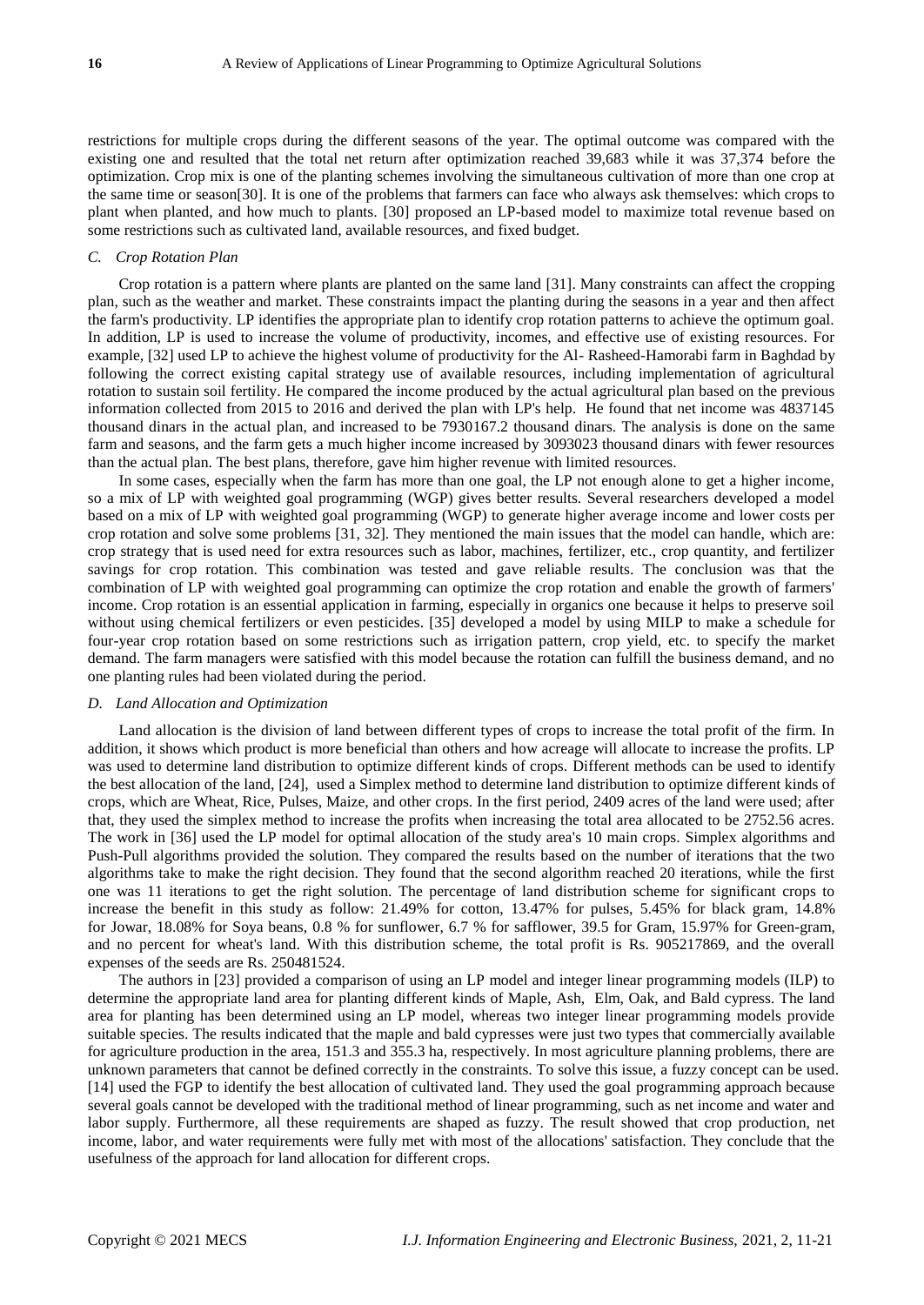#### *E. Irrigation Water*

Irrigation water systems focus on scheduling the irrigation water among different farms from the cannel irrigation based on a specific time. It's essential to use methods and strategies for allocating water resources to sustain it and increase revenue—this application emerged later due to increased demand for water in the farms. A linear programming model is one method used to manage crop water every month. To get real income, the information related to the objective and constraints equations should be collected carefully by distributing questionnaires to be answered by the water carriers, irrigation supervisors, and farmers in the region. LP focuses on this area to find the optimum and correct utilization of water for irrigation in the agriculture sector. Besides, LP lead to an increase in the water productivity and net income of the farm. Various researchers work in this area and proved different results. For example,[37] made the scheduling for delivering water to multiple farm outlets with a minimum loss of water at a specific time that given to each farmer. The scheduling for water irrigation was based on the MILP model with two approaches: single period, and multi-period models. The single-period model sets a goal starting time, which will discharge once at the start of the irrigation period at the head of the channel. The multi-period model gave the user priority to schedule their actual start times for the corresponding irrigation period with target start times. These two schedules can help decide on the irrigation pattern to minimize the demand at the channel's head.

A study by [38] presented a plan for irrigation water distribution and an optimum planting pattern to optimize the net income and increase water productivity (WP). They showed that linear optimization with maximum benefit results gives the lowest water productivity. They used modeling to generate alternatives (MGA) technique to improve WP. MGA was used for enhancing the result of linear programming. They compared using the genetic algorithm and linear and integer programming. They found that the best water productivity was reached at a water deficit average of 30–35% and 10% deviation when using MGA.

Another mathematical programming tool used to assess water resources is multi-objective fractional goal programming (MOFGP) and Fuzzy goal programming (FGP) methods. [39] used the multi-objective linear programming tool with fractional programming (FP) models to evolute the sustainability of the water resources based on two metrics which are "net income/water usage" and "labor/ water usage" to optimize the water usage and crop pattern in the rural farming. The findings indicate that FP models evaluated the sustainability metrics more than LP models. [15] used Fuzzy goal programming (FGP) to efficiently irrigate water management in various seasons in the planning year. They confirmed that FGP contributes to solving farm problems with an uncertain decision environment.

#### *F. Agriculture Product Transformation*

It's necessary to get the right decision in agriculture's product transportation. It should be optimizing the routing of agriculture products from source to destination centers to minimize total shipping costs or distances[40]. LP solves the production site's delivery problem to the distribution site with a short period and minimum fee. This particular case of LP, which is called a transportation problem. The transportation problem aims to deliver products to the distribution center with minimum distance or delivery cost based on supply and demand constraints. [19] using dynamic programming in the Dijkstra algorithm to deliver vegetables to the distribution center. By determining the shortest path from each supplier to the point of sale within a short period and decreasing vegetable compensation fees. They use AMPL software to model vegetable transportation with reasonable constraint optimization. The results were analyzed, and they found that 35 local vegetable distribution is appropriate for vegetable delivery. There is not much research that applies the classic LP model to solve this type of problem because it often relies on a particular kind of LP called the transportation models.

## **6. Discussion**

From the qualitative data, it is apparent that the linear programming model is prevalent in operations research. It was first used by Waugh (1995) to optimize feed ration and determine the cheapest feeding and livestock rations. Usually, LP solved problems have one goal that aims to maximize or minimize a specific goal, usually costs, revenues, or net income. The simplex algorithm has been used to solve many real-world problems. It's the classical approach to solving linear programming optimization problems for finding a maximal or minimal value of function within a set of constraints. Several researchers found that LP with a Simplex method helps to get an optimum land allocation plan [10], [24], [36]. They found that it improved farm productivity and increased the profit when the total allocated area was increased.

Mixed-Integer Linear Programming model also another approach was used in the feed mix, crop rotation plan, and planning and scheduling the irrigation water[25], [35], [37]. This method can give a consistent optimum result, and the farm managers were satisfied with this model. On the other hand, Integer linear programming models can determine the optimum land area for growing different crops. A comparison was made between LP and ILP that give insight into which crop will grow in the proper land area [23].

In some cases, in the agriculture sector, the problems are defined with multi goals. So LP has a shortcoming in optimizing solutions with multi goals problem[34]. Other mathematical programming approaches that are utilized for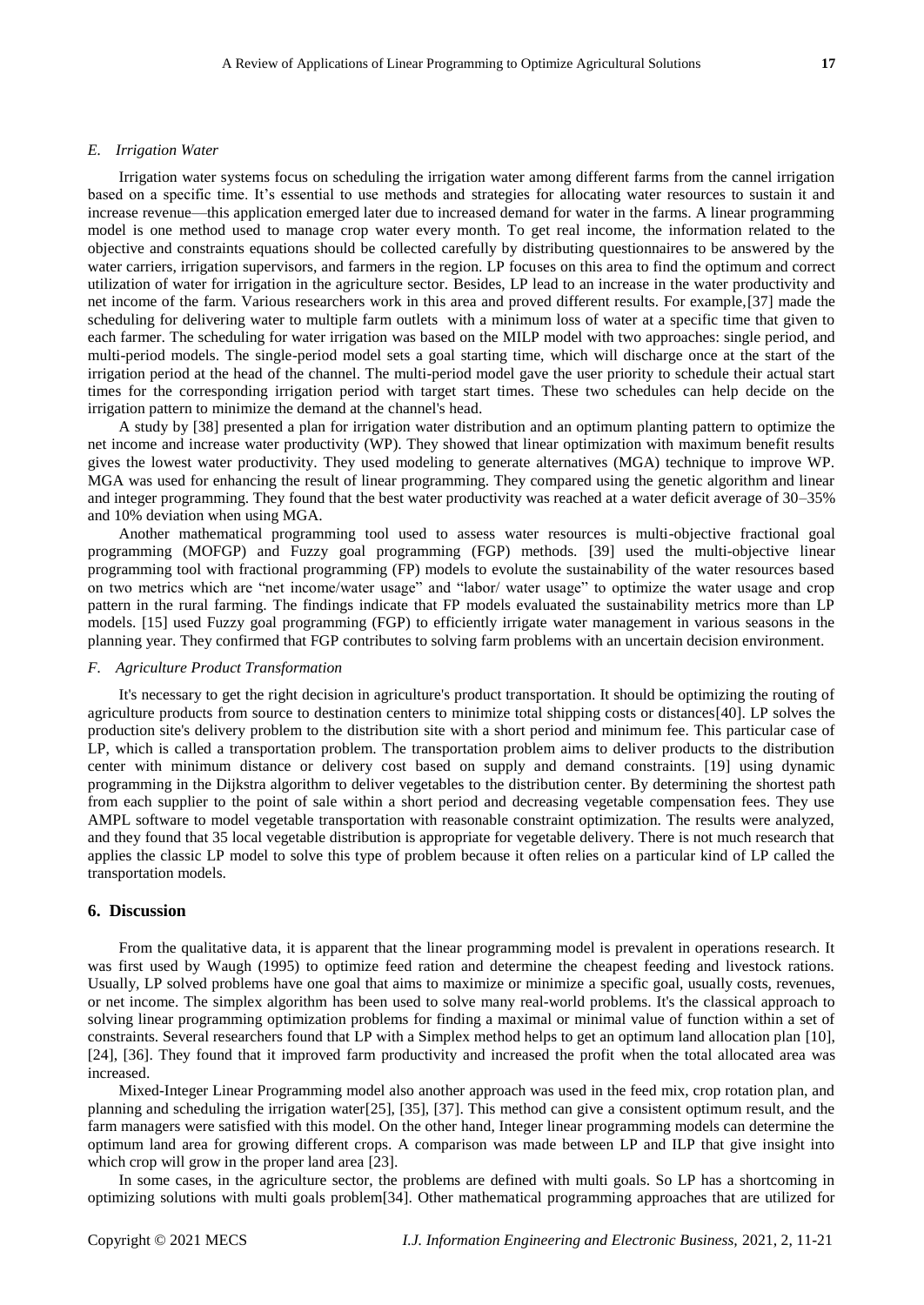optimizing agriculture problems with LP include GP, MGP, WGP, or MOP to solve problems with more than one goal. These approaches were used besides LP to get valuable results[23, 24, 25]. For example; The benefits of combining LP with WGP are that LP can help in minimizing or maximizing the objectives, while WGP simultaneously meets all LP sub-model objectives [34]. This combination was tested and gave reliable results [31, 32]. Also, the Fuzzy goal programming (FGP) tool can handle data with fuzzy objectives and constraints. FGP methods can contribute to solving farm problems with an uncertain decision environment. GP is also used to optimize crop production plan, feed mix, and irrigation schedule and planning.

All applications of LP were discussed to solve the problems in specific regions and identify the optimum feasible solution under several restrictions. Table 1 below summarizes these applications in a different area and show how LP contributed to solving the problem in different studies. In addition, Table 2 shows the objectives of using the LP model based on the previous researches and the software were used to achieve their goals.

| Study                  | Application<br>areas                   | Problem targeted                                                                                                                               | Model                      | Contribution                                                                                                                                                      | Outcome                                                                                                                                                                                                                             |
|------------------------|----------------------------------------|------------------------------------------------------------------------------------------------------------------------------------------------|----------------------------|-------------------------------------------------------------------------------------------------------------------------------------------------------------------|-------------------------------------------------------------------------------------------------------------------------------------------------------------------------------------------------------------------------------------|
| [8, 22, 34]            | Land allocation<br>and<br>optimization | optimal<br>No<br>land<br>distribution to improve<br>cropping                                                                                   | Simplex<br>method<br>of LP | Evolved an optimum land<br>allocation plan to improve farm<br>productivity under different<br>crops.                                                              | Increase the profits when the total<br>allocated area is increase.                                                                                                                                                                  |
| $[27]$                 | Feed<br>Mix<br>problem                 | There are an increase in<br>the expense and water<br>content for ruminant<br>ration formulation                                                | LP                         | Optimize costs in feed mix<br>problems based on livestock<br>requirements.                                                                                        | Increasing the nutrient amount,<br>weight gain, and livestock yield.<br>They suggested using other methods<br>besides LP such as GP, MGP, or<br>$MOP$ .                                                                             |
| $[26]$                 | Feed<br>Mix<br>problem                 | The<br>organic<br>raw<br>materials are high cost                                                                                               | LP                         | Add organic factor into the feed<br>problem<br>with<br>mix<br>two<br>additional constraints to reduce<br>the costs.                                               | Meeting nutrient requirements and<br>the organic ratio of feed and reduce<br>total cost and organic raw material.                                                                                                                   |
| [20,<br>26,<br>27, 28] | Optimizing<br>Crop Pattern             | The farmers faced the<br>problem of determining:<br>what to plant? how to<br>plant? and when? to get<br>maximum profitability.                 | LP                         | Optimize crop patterns by<br>maximizing<br>crop<br>vield.<br>Appropriate crop combinations<br>are also determined.                                                | The net returns on the farm were rise<br>after optimization.<br>Livestock decreased production costs<br>by providing natural fertilizers and<br>improving soil fertility.                                                           |
| $[32]$                 | Crop<br>rotation<br>plan               | How<br>to<br>effectively<br>utilize<br>available<br>resources and increase<br>of<br>the<br>income<br>the<br>Hamorabi<br>Farm<br>in<br>Baghdad. | LP                         | Increasing the productivity of<br>the farm and income through<br>implementing crop rotation.                                                                      | It provides a higher revenue with<br>limited resources.<br>Agricultural rotation can help to<br>sustain soil fertility.                                                                                                             |
| [31, 32]               | Crop<br>rotation<br>plan               | How<br>to<br>minimize<br>multiple<br>costs<br>of<br>production on farms.                                                                       | LP<br>and<br><b>WGP</b>    | Optimizing the crop rotation<br>and enable the growth of the<br>income of farmers.                                                                                | Generate higher average income and<br>lower costs per crop rotation.<br>This combination of models was<br>tested and gave reliable results.                                                                                         |
| $[25]$                 | Feed<br>Mix<br>problem                 | What materials are to be<br>used in the mixture and<br>how much percent?                                                                       | <b>MILP</b>                | Minimizing the costs of the<br>mixture in the feed mix<br>problem.                                                                                                | The number of optimal solutions<br>decreased when increasing the<br>number of additional resources in the<br>mixture.<br>0.294. the worst standard deviation<br>was reached. So, this model can give<br>a consistent optimum result |
| $[35]$                 | Crop<br>rotation<br>plan               | farmers<br>How<br>can<br>determine a crop rotation<br>based<br>schedule<br>on<br>several requirements.                                         | <b>MILP</b>                | Making a schedule for four-<br>year crop rotation based on<br>some restrictions.                                                                                  | Crop rotation can fulfill the business<br>demand, and no one planting rules<br>had been violated during the period.<br>Farm managers were satisfied with<br>this model.                                                             |
| $[37]$                 | Irrigation water                       | Hard to manage the<br>between<br>work<br>farms<br>especially at the start of<br>irrigation periods.                                            | <b>MILP</b>                | Formulating a<br>model<br>for<br>delivering water to multiple<br>farm outlets with a minimum<br>loss of water at a specific time<br>that is given to each farmer. | Decide on the irrigation pattern and<br>make a schedule to minimize the<br>demand at the head of the channel.                                                                                                                       |
| $[23]$                 | Land allocation<br>and<br>optimization | There are not<br>many<br>studies relating to the<br>economics<br>of<br>forest<br>plantation.                                                   | <b>ILP</b>                 | Determining the appropriate<br>land area for planting different<br>kinds of crops, and which crop<br>more profitable for plantation.                              | The comparison made between LP<br>and ILP gives insight into which<br>crop will plant in the appropriate<br>land area.                                                                                                              |

Table 1. Overview of 20 studies with different applications of LP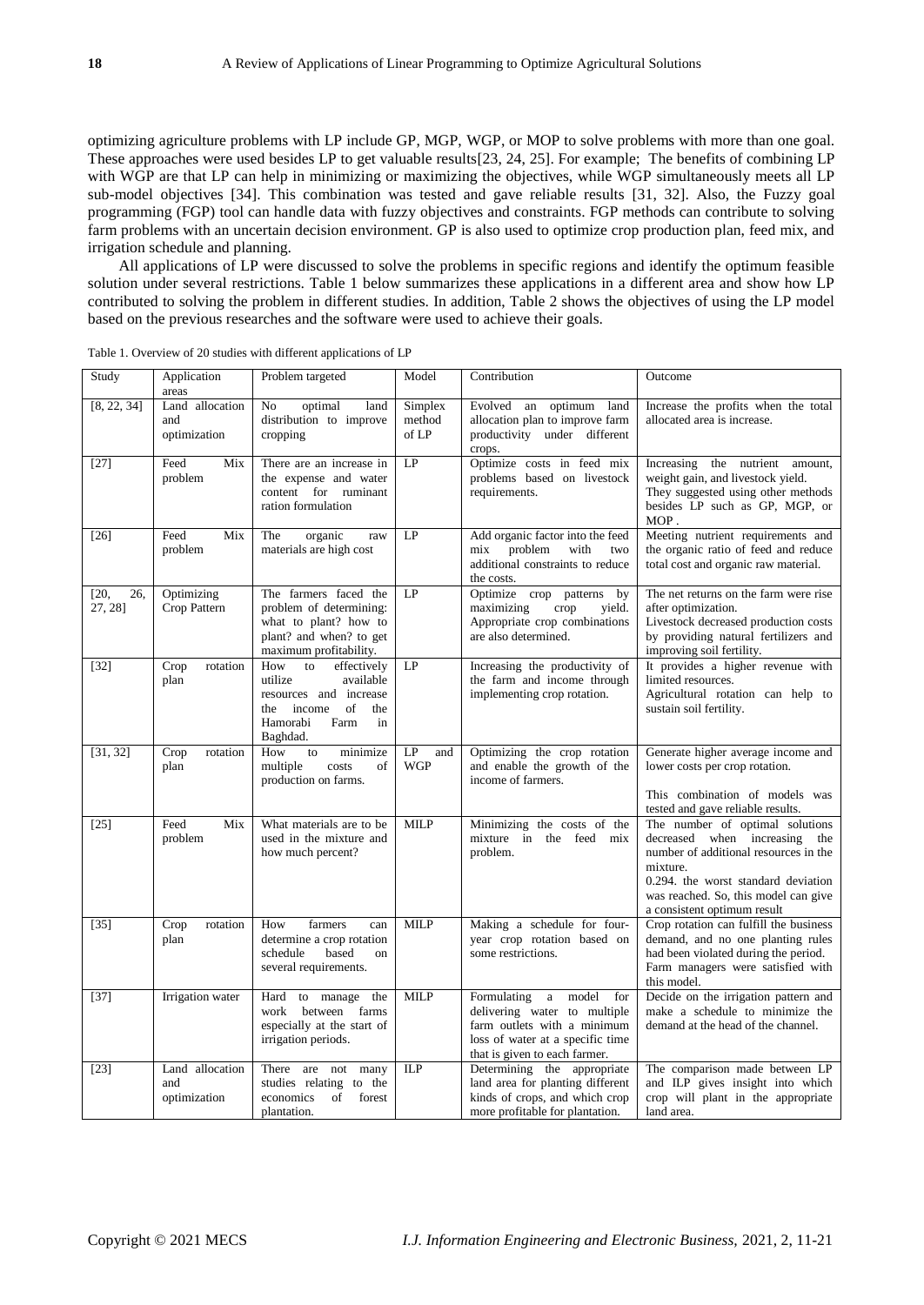| [11,   | 21, | Pattern,<br>Crops | How to<br>handle many     | FGP          | allocation<br>Optimum<br>of l     | All goals have different effects on  |
|--------|-----|-------------------|---------------------------|--------------|-----------------------------------|--------------------------------------|
| 13]    |     | Irrigation water, | affect<br>the<br>factors  |              | cultivated land.                  | the performance of the cropping      |
|        |     | Land<br>and       | planting?                 |              | irrigation<br>Efficient<br>water  | pattern on the farm.                 |
|        |     | allocation<br>and |                           |              | management.                       | These methods can handle fuzzy       |
|        |     | optimization      |                           |              | Make a different effect on the    | objectives and constraints<br>with   |
|        |     |                   |                           |              | performance of the cropping       | multiple goals that can't be         |
|        |     |                   |                           |              | pattern.                          | developed with the traditional LP's  |
|        |     |                   |                           |              |                                   | approach.                            |
| $[39]$ |     | Irrigation water  | There<br>complex<br>are   | <b>MOFGP</b> | Evolute the sustainability of     | Optimize the water usage and crop    |
|        |     |                   | criteria when planning    |              | based<br>on<br>resources<br>water | pattern in farming.                  |
|        |     |                   | cropping patterns related |              | different metrics.                | The findings indicate that FP models |
|        |     |                   | to social and economic    |              |                                   | evaluated the sustainability metrics |
|        |     |                   | factors.                  |              |                                   | more than the LP model.              |

|  | Table 2. Objectives formulated in the LP model of 20 studies [ $\uparrow$ Maximization, $\downarrow$ Minimization] |  |  |
|--|--------------------------------------------------------------------------------------------------------------------|--|--|
|  |                                                                                                                    |  |  |

| Categories                  | Objectives                               | Software Used           | Authors              |
|-----------------------------|------------------------------------------|-------------------------|----------------------|
| Optimum land utilization of | Agriculture production,<br>↑:            | LINGO software          | [12, 21, 22, 34]     |
| food crops                  | Net Profit. Net Present                  |                         |                      |
|                             | Value (NPV)                              |                         |                      |
| Optimal feed formulation    | $\downarrow$ : Cost of mixing the feeds. | CPLEX Studio IDE, TORA  | [23, 24, 25]         |
|                             |                                          | software                |                      |
| Optimal crop combination    | Profit, Revenue,<br>Net<br>↑:            | Office<br>LINGO.<br>MS  | [11, 20, 26, 27, 27] |
|                             | returns.                                 | Excel, LINDO software   |                      |
| Optimal crop rotation       | ↑: Total net income                      | MS Office Excel, Xpress | [30, 31, 33]         |
|                             | $\downarrow$ : Costs per crop rotation   | optimizer software      |                      |
| Economic<br>distribution of | Water<br>Net profit,<br>↑:               | LINDO software          | [13, 35, 36, 37]     |
| crop water per month.       | productivity.                            |                         |                      |
|                             | $\downarrow$ : Minimize the demand at    |                         |                      |
|                             | the head of the channel.                 |                         |                      |

# **7. Conclusion and Future work**

The paper has comprehensively covered the main objectives of this research related to LP and how it can be particularly useful in optimizing problems in the agriculture sector. LP is often applicable whenever the main goal is attaining efficiency. This is helpful for farmers because it helps farmers in resource allocation and decision making instead of using trial and error. Due to the lack of survey paper on LP's applications in agriculture's topics, this review investigated the applications of the LP model in the agriculture sector in different areas. Based on previous studies, there are three main reasons for using the LP model to solve most farms' problems. One of them is to increase the profitability of small farmers' crop production, help them fulfill production requirements for food crops, and encourage them to use environmental resources. Most studies proved the usefulness of using LP in solving real-world problems and provided reliable results. LP models can optimize the farm's net incomes and productivity under the available resources such as cultivated acreage, labor, fertilizers, seeds, water supply, energy, etc. One of the techniques used to analyze linear programming problems is a Simplex algorithm to locate a maximal or minimal value within a variety of restrictions. However, LP has a shortcoming in optimizing solutions with multi goals problem. Thus, other mathematical programming approaches utilized for optimizing agriculture problems with LP include GP, WGP, MGP, or MOP to solve problems with more than one goal. Due to the agriculture sector's complexity, farmers have faced challenges in making the right decision regarding what to grow, which season, within available resources. The critical challenge is selecting the best among several activities. LP tools have powerful functions as a quantitative analysis tool that can quickly solve LP to optimize the profit depending on available resources. This review investigates the applications of the LP model in the agriculture sector in different areas. It describes the results of using different approaches to resolve common efficiency issues in the realm of agriculture.

In future work, a deep analysis of other applications of LP and make a comparison between different models, and then identify the advantages and disadvantages of each model was used.

# **References**

- [1] Z. Zhai, J. F. Martínez, V. Beltran, and N. L. Martínez, "Decision support systems for agriculture 4.0: Survey and challenges," *Comput. Electron. Agric.*, vol. 170, pp. 1–16, 2020.
- [2] K. R, A. Kashyap K, and K. Kumar T G, "Automated Agricultural FieldAnalysis and Monitoring System Using IOT," *Int. J. Inf. Eng. Electron. Bus.*, vol. 10, no. 2, pp. 17–24, 2018.
- [3] K. Anil Kumar and A. D, "An Internet of Thing based Agribot (IOT- Agribot) for Precision Agriculture and Farm Monitoring," *Int. J. Educ. Manag. Eng.*, vol. 10, no. 4, pp. 33–39, 2020.
- [4] A. Varma, A. S. Nath, and V. Regikumar, "An agricultural resources optimization model," *2012 Annu. IEEE India Conf. INDICON 2012*, pp. 1278–1283, 2012.
- [5] P. K. Muhammed Jaslam, B. Joseph, T. Paul Lazarus, and T. Rakhi, "Determination of optimum crop mix for crop cultivation in Kerala homesteads," *Indian J. Agric. Res.*, vol. 52, no. 1, pp. 22–27, 2018.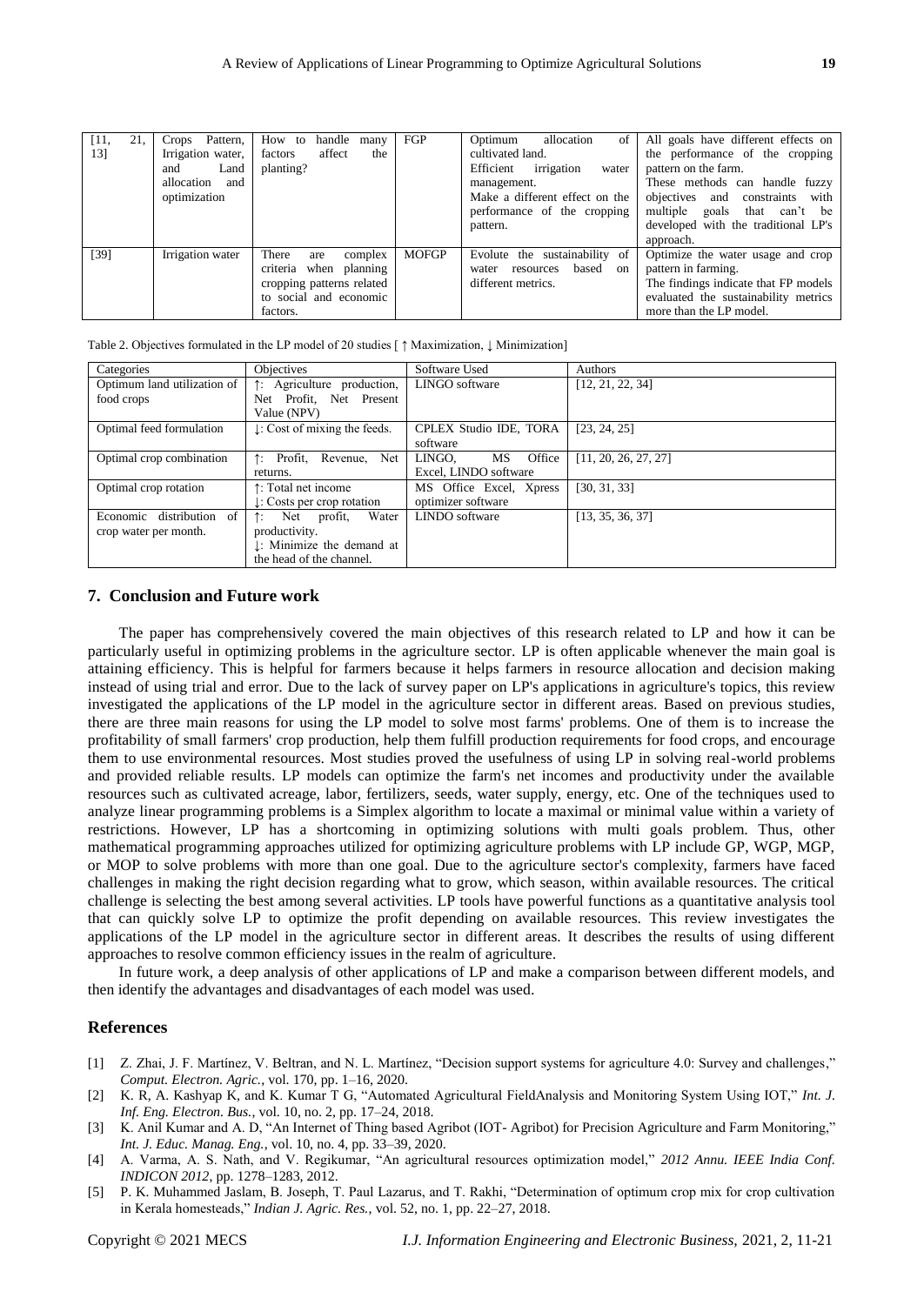- [6] B. Render, R. M. Stair, and M. E. Hanna, *Quantitative Analysis For Management*, 11TH EDITI. PEARSON, 2012.
- [7] F. Waugh, "The Minimum Cost Diary Feed," *J. Farm Econ.*, vol. 33, no. 3, pp. 299–310, 1951.
- [8] G. B.Dantzig, *Linear Programming and Extensions*. NJ.: Princeton, 1963.
- [9] M. Felix and M. Judith, "A farm resource allocation problem: case study of small scale commercial farmers in Zimbabwe," *J. Sustain. Dev. Africa*, vol. 12, no. 2, pp. 315–20, 2010.
- [10] A. Upadhyaya, "Application of optimization techniques for crop planning to improve farm productivity of ICAR-RCER, Patna, India,‖ *J. AgriSearch*, vol. 4, no. 1, pp. 68–70, 2017.
- [11] K. C. Igwe and C. E. Onyenweaku, "A Linear Programming Approach to Food Crops and Livestock Enterprises Planning in Aba Agricultural Zone of Abia State, Nigeria," *Am. J. Exp. Agric.*, vol. 3, no. 2, pp. 412–431, 2013.
- [12] M. T. Mellaku, T. W. Reynolds, and T. Woldeamanuel, "Linear programming-based cropland allocation to enhance performance of smallholder crop production: A pilot study in Abaro Kebele, Ethiopia," *Resour. J.*, vol. 7, no. 4, pp. 1–15, 2018.
- [13] R. Joolaie, A. Abedi Sarvestani, F. Taheri, S. Van Passel, and H. Azadi, "Sustainable cropping pattern in North Iran: application of fuzzy goal programming," *Environ. Dev. Sustain.*, vol. 19, no. 6, pp. 2199–2216, 2017.
- [14] D. K. Sharma, R. K. Jana, and A. Gaur, "Fuzzy goal programming for agricultural land allocation problems," *Yugosl. J. Oper. Res.*, vol. 17, no. 1, pp. 31–42, 2007.
- [15] B. B. Pal, S. B. Goswami, S. Sen, and D. Banerjee, "Using fuzzy goal programming for long-term water resource allocation planning in agricultural system: A case study," *Commun. Comput. Inf. Sci.*, vol. 283, no. 1, pp. 170–184, 2012.
- [16] H. A. Taha, "Modeling with Linear Programming," in *Operations Research: An Introduction*, 8th Editio., USA: Pearson Education, 1972, pp. 13–14.
- [17] P. L. Kumari, G. K. Reddy, and T. G. Krishna, "Optimum Allocation of Agricultural Land to the Vegetable Crops under Uncertain Profits using Fuzzy Multiobjective Linear Programming," *J. Agric. Vet. Sci.*, vol. 7, no. 12, pp. 19–28, 2014.
- [18] M. Heydari, F. Othman, K. Qaderi, M. Noori, and A. S. Parsa, "Introduction to linear programming as a popular tool in optimal reservoir operation, a review," *Adv. Environ. Biol.*, vol. 9, no. 3, pp. 906-917, 2015.
- [19] T. Wang, B. Wan, C. Xiao, and Y. Feng, "The linear Programming Model of Vegetables Transport Scheme Design," in *International Conference on Modelling, Simulation and Applied Mathematics (MSAM 2015)*, 2015, pp. 282–284.
- [20] M. K. Islam, M. M. Alam, M. F. Uddin, and G. M. Faruque, "Coordination and Profit Optimization by Producer-Distributor System of Agricultural Products in Bangladesh," *Am. J. Appl. Math.*, vol. 8, no. 1, pp. 22–28, 2020.
- [21] J. Romero and K. Smith, "Crop profit optimization for farmers," in *IEEE Systems and Information Engineering Design Symposium(SIEDS 2016)*, 2016, pp. 289–291.
- [22] M. Bhatia and A. Rana, "A mathematical approach to optimize crop allocation A linear programming model," *Int. J. Des. Nat. Ecodynamics*, vol. 15, no. 2, pp. 245–252, 2020.
- [23] Z. Mohammadi, S. M. Limaei, and T. R. Shahraji, "Linear programming approach for optimal forest plantation," *J. For. Res.*, vol. 28, no. 2, pp. 299–307, 2017.
- [24] N. A. Sofi, A. Ahmed, M. Ahmad, and B. A. Bhat, "Decision Making in Agriculture: A Linear Programming Approach," Int. J. *Mod. Math. Sci.*, vol. 13, no. 2, pp. 160–169, 2015.
- [25] M. A. Şahman, A. A. Altun, and A. O. Dündar, "A new MILP model proposal in feed formulation and using a hybrid-linear binary PSO (H-LBP) approach for alternative solutions," *Neural Comput. Appl.*, vol. 29, no. 2, pp. 537–552, 2018.
- [26] N. N. Ai Thy, J. Buddhakulsomsiri, and P. Parthanadee, "A Mathematical Model for Optimizing Organic Feed Mix Problem," in *IEEE 7th International Conference on Industrial Engineering and Applications, ICIEA 2020*, 2020, pp. 570–573.
- [27] P. Saxena and N. Khanna, "Formulation and Computation of Animal Feed Mix: Optimization by Combination of Mathematical Programming," Adv. Intell. Syst. Comput., vol. 1, pp. 621-629, 2015.
- [28] M. Bhatia and G. M. J. Bhat, "Linear Programming Approach- Application in Agriculture," J. Emerg. Technol. Innov. Res., vol. 6, no. 5, pp. 155–157, 2020.
- [29] S. Osama, M. Elkholy, and R. M. Kansoh, "Optimization of the cropping pattern in Egypt," *Alexandria Eng. J.*, vol. 56, no. 4, pp. 557–566, 2017.
- [30] N. H. Mohamad and F. Said, "A mathematical programming approach to crop mix problem," *African J. Agric. Res.*, vol. 6, no. 1, pp. 191–197, 2011.
- [31] J. Dury, N. Schaller, F. Garcia, A. Reynaud, and J. E. Bergez, "Models to support cropping plan and crop rotation decisions. A review,‖ *Agron. Sustain. Dev.*, vol. 32, no. 2, pp. 567–580, 2012.
- [32] R. S. M. Al-Nassr, "The Optimal Crop Rotation Of AL-RASHEED District Farms Using Linear Programming Technique," *J. Agric. Sci.*, vol. 50, pp. 113–127, 2019.
- [33] J. Prisenk and J. Turk, "A multi-goal mathematical approach for the optimization of crop lanning on organic farms: A slovenian case study," Pakistan J. Agric. Sci., vol. 52, no. 4, pp. 971-979, 2015.
- [34] J. Prišenk, J. Turk, Č. Rozman, A. Borec, M. Zrakić, and K. Pažek, "Advantages of combining linear programming and weighted goal programming for agriculture application," Oper. Res., vol. 14, no. 2, pp. 253-260, 2014.
- [35] R. J. Forrester and M. Rodriguez, "An Integer Programming Approach to Crop Rotation Planning at an Organic Farm," *UMAP J.*, vol. 38, no. 4, pp. 5–25, 2018, [Online]. Available: http://www.comap.com/product/?idx=1617.
- [36] M. O. Wankhade and H. S. Lunge, "Allocation of Agricultural Land to The Major Crops of Saline Track By Linear Programming Approach: A Case Study," Int. J. Scintific Technol. Res., vol. 1, no. 9, pp. 21-25, 2012.
- [37] A. A. Anwar and D. Clarke, "Irrigation scheduling using mixed-integer linear programming," *J. Irrig. Drain. Eng.*, vol. 127, no. 2, pp. 63–69, 2001.
- [38] A. Tafteh, H. Babazadeh, N. A. Ebrahimipak, and F. Kaveh, "Optimization of irrigation water distribution using the mga method and comparison with a linear programming method," *Irrig. Drain.*, vol. 63, no. 5, pp. 590–598, 2014.
- [39] A. A. Fasakhodi, S. H. Nouri, and M. Amini, "Water Resources Sustainability and Optimal Cropping Pattern in Farming Systems; A Multi-Objective Fractional Goal Programming Approach," Water Resour. Manag., vol. 24, no. 15, pp. 4639-4657, 2010.